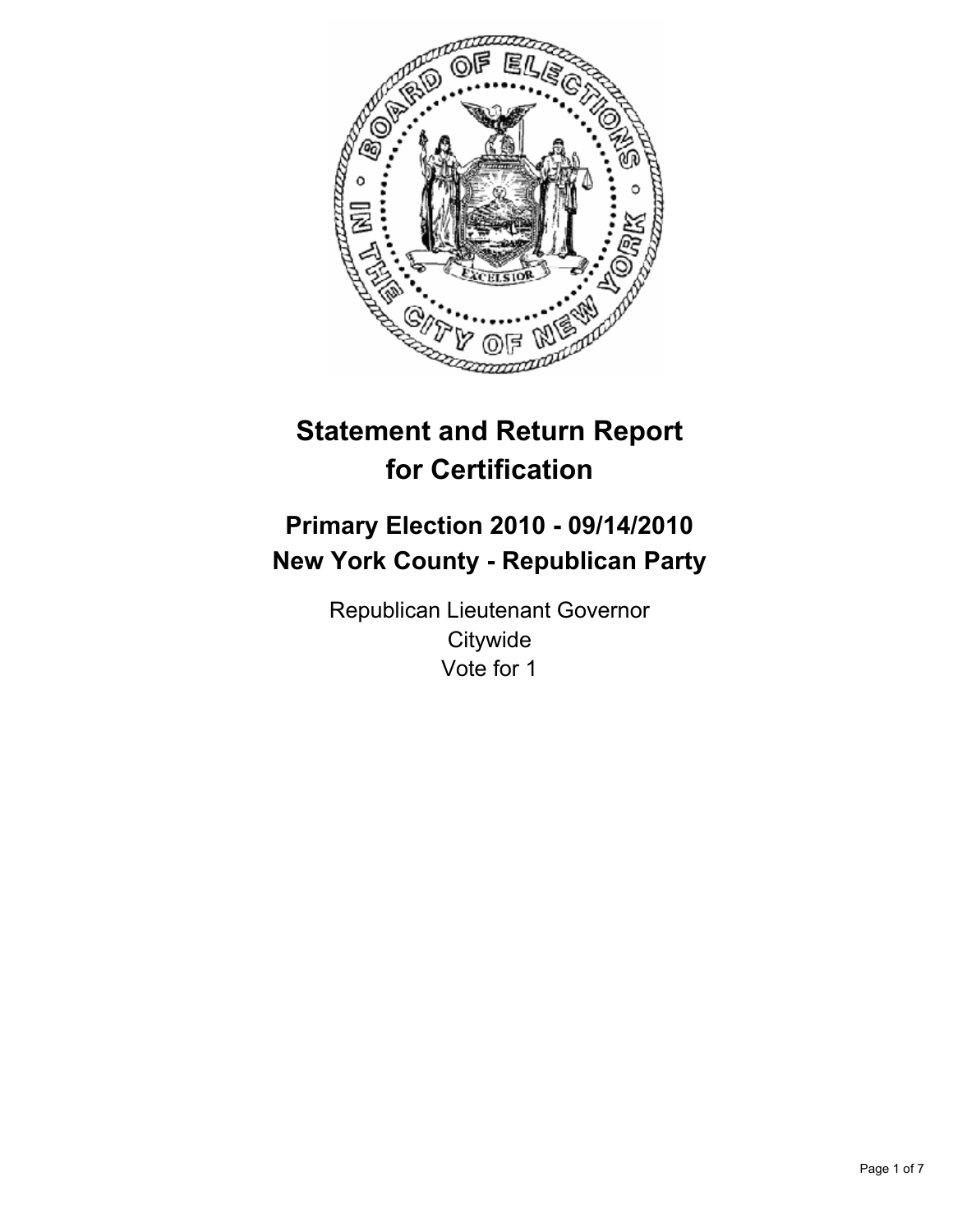

| <b>PUBLIC COUNTER</b>         | 491 |
|-------------------------------|-----|
| <b>EMERGENCY</b>              |     |
| ABSENTEE/MILITARY             | 24  |
| <b>AFFIDAVIT</b>              | 4   |
| <b>GREGORY J EDWARDS</b>      | 235 |
| <b>THOMAS V OGNIBENE</b>      | 179 |
| <b>GEORGE BUSH (WRITE-IN)</b> |     |
| NO NAME (WRITE-IN)            | 9   |
| NONE OF THE ABOVE (WRITE-IN)  |     |
| RICK LAZIO (WRITE-IN)         |     |
| <b>Total Votes</b>            | 426 |

## **Assembly District 65**

| PUBLIC COUNTER             | 1,851 |
|----------------------------|-------|
| <b>EMERGENCY</b>           | 0     |
| ABSENTEE/MILITARY          | 61    |
| <b>AFFIDAVIT</b>           | 36    |
| <b>GREGORY J EDWARDS</b>   | 973   |
| <b>THOMAS V OGNIBENE</b>   | 585   |
| @ ALLAH PUNDIT (WRITE-IN)  |       |
| KATHLEEN PRICE (WRITE-IN)  | 1     |
| LARY KOOPER (WRITE-IN)     | 1     |
| MIKE GORMKY (WRITE-IN)     | 1     |
| NO NAME (WRITE-IN)         | 14    |
| <b>OGMIBENE (WRITE-IN)</b> | 1     |
| STEVE BRECU (WRITE-IN)     | 1     |
| <b>Total Votes</b>         | 1,578 |

| PUBLIC COUNTER           | 525 |
|--------------------------|-----|
| <b>EMERGENCY</b>         | 0   |
| ABSENTEE/MILITARY        | 16  |
| <b>AFFIDAVIT</b>         | 9   |
| <b>GREGORY J EDWARDS</b> | 260 |
| <b>THOMAS V OGNIBENE</b> | 179 |
| ALDEN LINK (WRITE-IN)    |     |
| ANDREW CUOMO (WRITE-IN)  | 2   |
| NO NAME (WRITE-IN)       | 5   |
| <b>Total Votes</b>       | 447 |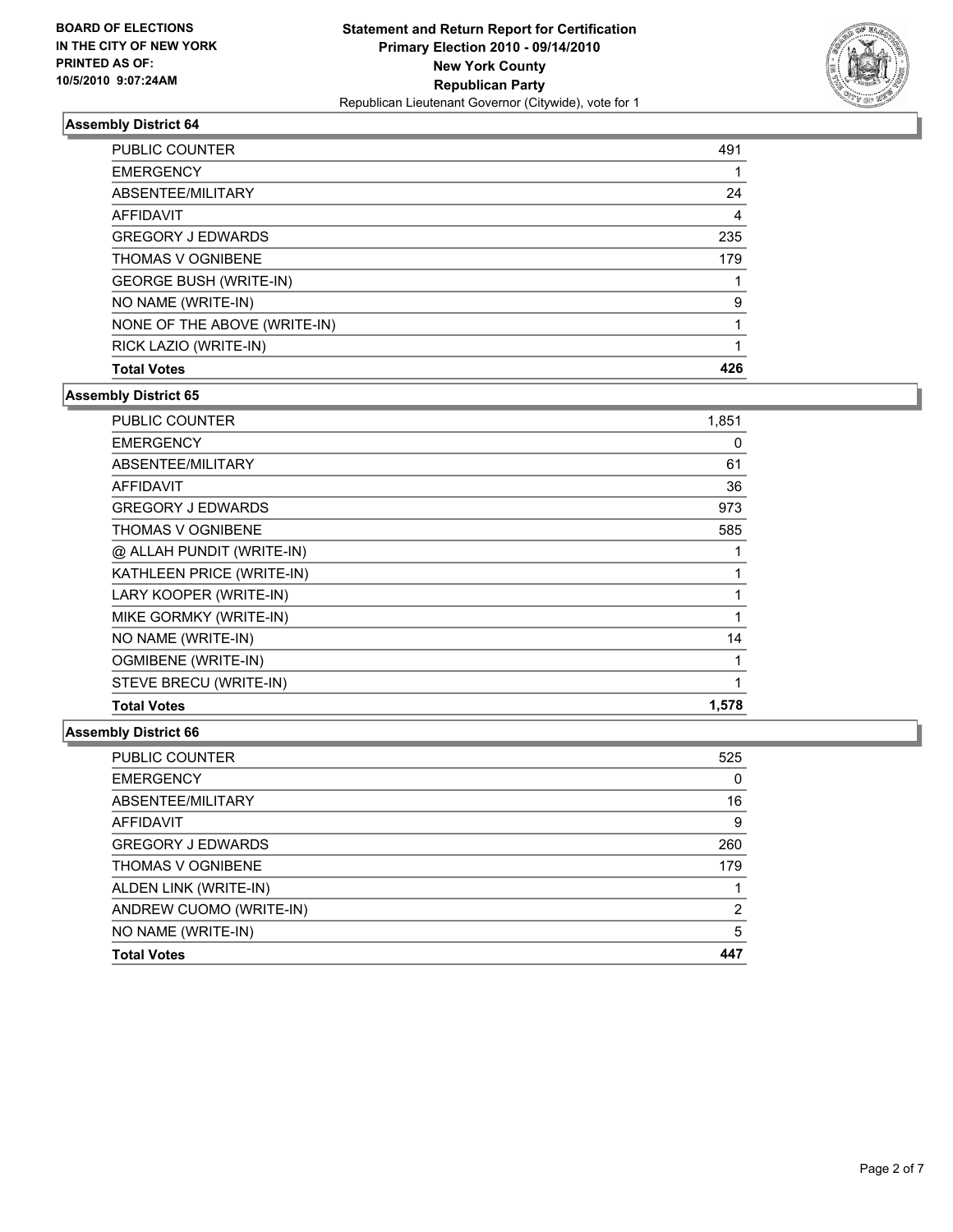

| PUBLIC COUNTER                    | 869 |
|-----------------------------------|-----|
| <b>EMERGENCY</b>                  | 0   |
| ABSENTEE/MILITARY                 | 22  |
| <b>AFFIDAVIT</b>                  | 19  |
| <b>GREGORY J EDWARDS</b>          | 447 |
| <b>THOMAS V OGNIBENE</b>          | 275 |
| ANDREW CUOMO (WRITE-IN)           |     |
| <b>BRONSON BIGELOW (WRITE-IN)</b> |     |
| DAVID SACK (WRITE-IN)             |     |
| MICKEY MOUSE (WRITE-IN)           | 1   |
| NO NAME (WRITE-IN)                | 13  |
| RON PAUL (WRITE-IN)               | 3   |
| <b>Total Votes</b>                | 742 |

#### **Assembly District 68**

| <b>PUBLIC COUNTER</b>    | 269 |
|--------------------------|-----|
| <b>EMERGENCY</b>         | 0   |
| ABSENTEE/MILITARY        | 32  |
| <b>AFFIDAVIT</b>         | 6   |
| <b>GREGORY J EDWARDS</b> | 150 |
| <b>THOMAS V OGNIBENE</b> | 81  |
| ANYONE ELSE (WRITE-IN)   |     |
| JEFFREY DAVIS (WRITE-IN) |     |
| M. BLOOMBURG (WRITE-IN)  |     |
| NO NAME (WRITE-IN)       | 3   |
| <b>Total Votes</b>       | 237 |

| PUBLIC COUNTER           | 350 |
|--------------------------|-----|
| <b>EMERGENCY</b>         |     |
| ABSENTEE/MILITARY        | 19  |
| AFFIDAVIT                |     |
| <b>GREGORY J EDWARDS</b> | 193 |
| <b>THOMAS V OGNIBENE</b> | 116 |
| DEEZ NUTS (WRITE-IN)     |     |
| DONALD TRUMP (WRITE-IN)  |     |
| JIM RUSSELL (WRITE-IN)   |     |
| NO NAME (WRITE-IN)       | 4   |
| <b>Total Votes</b>       | 316 |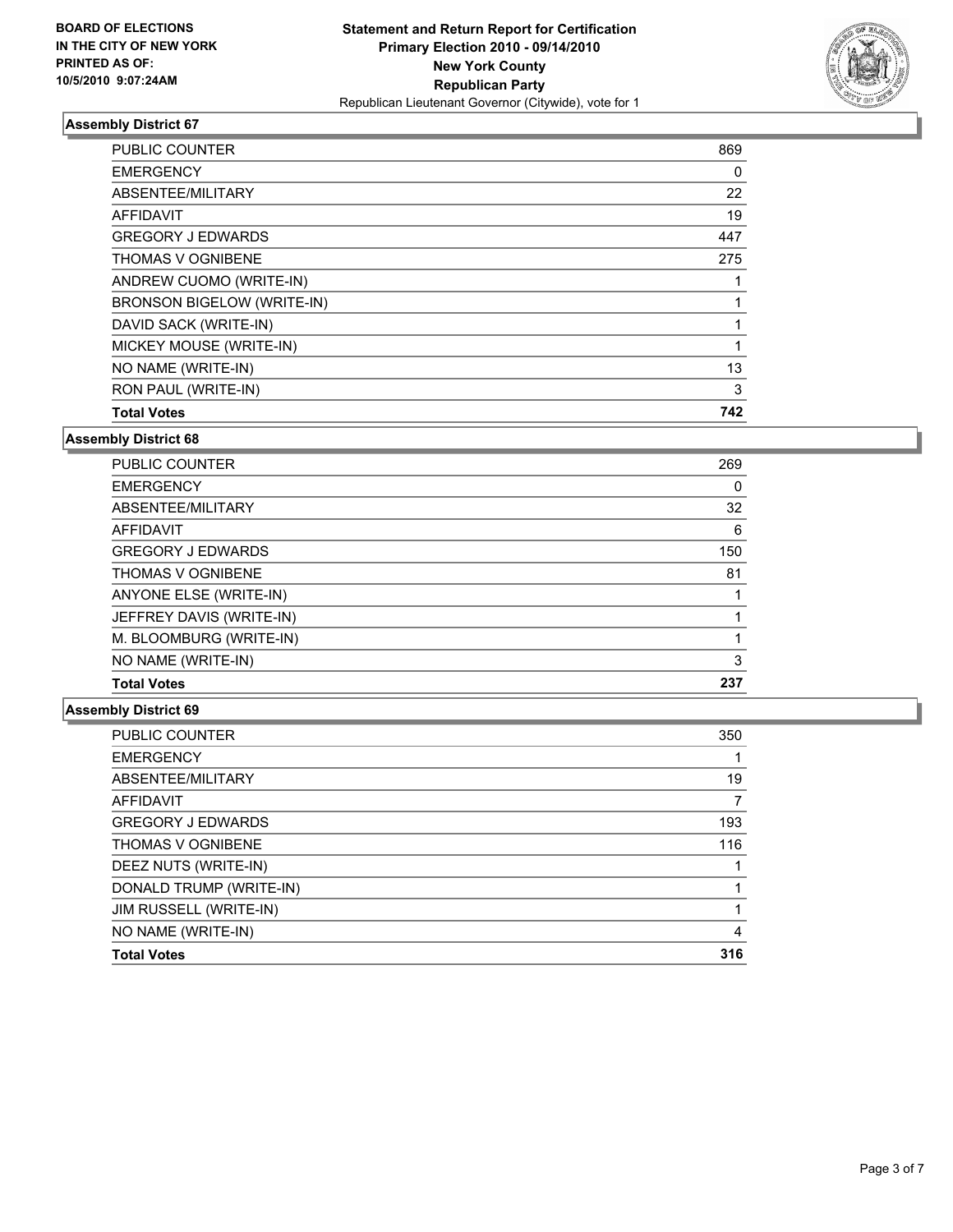

| PUBLIC COUNTER           | 110 |
|--------------------------|-----|
| <b>EMERGENCY</b>         |     |
| ABSENTEE/MILITARY        | 20  |
| <b>AFFIDAVIT</b>         | 4   |
| <b>GREGORY J EDWARDS</b> | 72  |
| <b>THOMAS V OGNIBENE</b> | 36  |
| NO NAME (WRITE-IN)       | 2   |
| SETH MARTINEZ (WRITE-IN) |     |
| <b>Total Votes</b>       | 111 |

### **Assembly District 71**

| <b>PUBLIC COUNTER</b>         | 192          |
|-------------------------------|--------------|
| <b>EMERGENCY</b>              | 0            |
| ABSENTEE/MILITARY             | 22           |
| <b>AFFIDAVIT</b>              | 10           |
| <b>GREGORY J EDWARDS</b>      | 126          |
| <b>THOMAS V OGNIBENE</b>      | 61           |
| ADINA ROSENSTOCK (WRITE-IN)   |              |
| <b>BRODSKY (WRITE-IN)</b>     | 1            |
| CARL PALADINO (WRITE-IN)      | 1            |
| CHAD HOPKOVITZ (WRITE-IN)     | $\mathbf{1}$ |
| GREGORY J. EDWARDS (WRITE-IN) | 2            |
| NO NAME (WRITE-IN)            | 3            |
| RUDOLPH GIULIANI (WRITE-IN)   | 1            |
| <b>Total Votes</b>            | 197          |

| <b>Total Votes</b>       | 126 |
|--------------------------|-----|
| NO NAME (WRITE-IN)       | 3   |
| GJ EDWARDS (WRITE-IN)    |     |
| <b>THOMAS V OGNIBENE</b> | 46  |
| <b>GREGORY J EDWARDS</b> | 76  |
| <b>AFFIDAVIT</b>         | 3   |
| ABSENTEE/MILITARY        | 11  |
| <b>EMERGENCY</b>         | 0   |
| PUBLIC COUNTER           | 133 |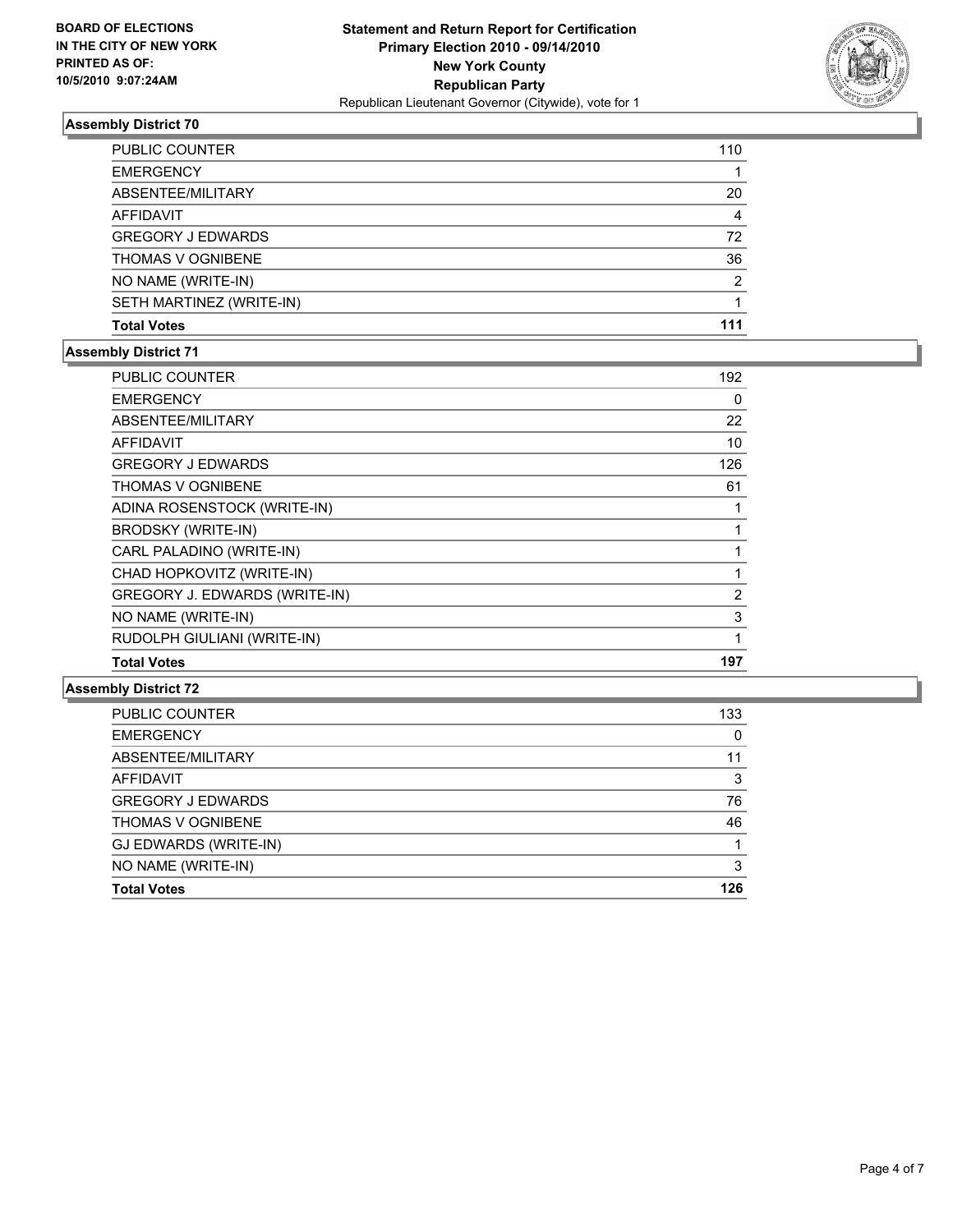

| <b>PUBLIC COUNTER</b>         | 2,209 |
|-------------------------------|-------|
| <b>EMERGENCY</b>              | 0     |
| <b>ABSENTEE/MILITARY</b>      | 72    |
| <b>AFFIDAVIT</b>              | 33    |
| <b>GREGORY J EDWARDS</b>      | 1,175 |
| THOMAS V OGNIBENE             | 624   |
| CANDIDATO ANOTADO (WRITE-IN)  | 1     |
| DOUG MCCORMICK (WRITE-IN)     | 1     |
| G.J. EDWARDS (WRITE-IN)       | 1     |
| JASON AUERBACH (WRITE-IN)     | 1     |
| JAY NORRIS (WRITE-IN)         | 1     |
| JOHN HACKNEY (WRITE-IN)       | 1     |
| NO NAME (WRITE-IN)            | 12    |
| RAFAEL CASOELLANIS (WRITE-IN) | 1     |
| RICK A. LAZIO (WRITE-IN)      | 1     |
| STEPHEN SHERRILL (WRITE-IN)   | 1     |
| <b>Total Votes</b>            | 1,820 |

#### **Assembly District 74**

| <b>PUBLIC COUNTER</b>    | 988 |
|--------------------------|-----|
| <b>EMERGENCY</b>         | 0   |
| ABSENTEE/MILITARY        | 39  |
| AFFIDAVIT                | 20  |
| <b>GREGORY J EDWARDS</b> | 522 |
| <b>THOMAS V OGNIBENE</b> | 345 |
| J JERK (WRITE-IN)        |     |
| MICKEY MOUSE (WRITE-IN)  |     |
| NO NAME (WRITE-IN)       | 18  |
| <b>Total Votes</b>       | 887 |

| PUBLIC COUNTER              | 853 |
|-----------------------------|-----|
| <b>EMERGENCY</b>            | 0   |
| ABSENTEE/MILITARY           | 27  |
| <b>AFFIDAVIT</b>            | 18  |
| <b>GREGORY J EDWARDS</b>    | 447 |
| THOMAS V OGNIBENE           | 293 |
| ASHLEY DUPRE (WRITE-IN)     |     |
| DEMOSSE (WRITE-IN)          | 1   |
| <b>GREG BALL (WRITE-IN)</b> | 1   |
| NO NAME (WRITE-IN)          | 4   |
| <b>ONATADO (WRITE-IN)</b>   | 1   |
| TOM JONES (WRITE-IN)        | 1   |
| ZANDRA WILLIAMS (WRITE-IN)  | 1   |
| <b>Total Votes</b>          | 750 |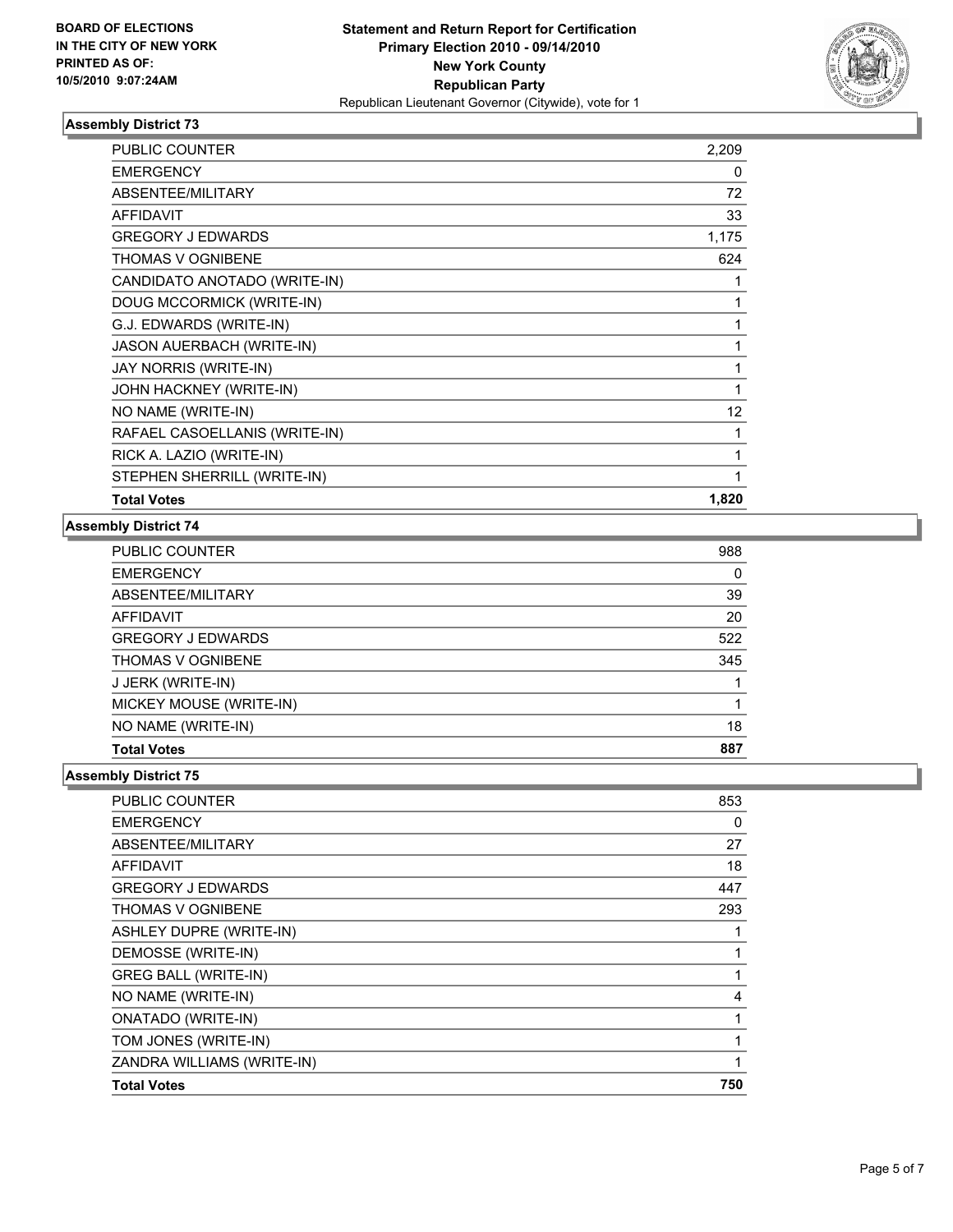## **Statement and Return Report for Certification Primary Election 2010 - 09/14/2010 New York County Republican Party** Republican Lieutenant Governor (Citywide), vote for 1



#### **Total for Republican Lieutenant Governor (Citywide) - New York County**

| <b>PUBLIC COUNTER</b>                | 8,840 |
|--------------------------------------|-------|
| <b>EMERGENCY</b>                     | 3     |
| ABSENTEE/MILITARY                    | 365   |
| AFFIDAVIT                            | 169   |
| <b>GREGORY J EDWARDS</b>             | 4,676 |
| THOMAS V OGNIBENE                    | 2,820 |
| @ ALLAH PUNDIT (WRITE-IN)            | 1     |
| ADINA ROSENSTOCK (WRITE-IN)          | 1     |
| ALDEN LINK (WRITE-IN)                | 1     |
| ANDREW CUOMO (WRITE-IN)              | 3     |
| ANYONE ELSE (WRITE-IN)               | 1     |
| ASHLEY DUPRE (WRITE-IN)              | 1     |
| <b>BRODSKY (WRITE-IN)</b>            | 1     |
| BRONSON BIGELOW (WRITE-IN)           | 1     |
| CANDIDATO ANOTADO (WRITE-IN)         | 1     |
| CARL PALADINO (WRITE-IN)             | 1     |
| CHAD HOPKOVITZ (WRITE-IN)            | 1     |
| DAVID SACK (WRITE-IN)                | 1     |
| DEEZ NUTS (WRITE-IN)                 | 1     |
| DEMOSSE (WRITE-IN)                   | 1     |
| DONALD TRUMP (WRITE-IN)              | 1     |
| DOUG MCCORMICK (WRITE-IN)            | 1     |
| G.J. EDWARDS (WRITE-IN)              | 1     |
| <b>GEORGE BUSH (WRITE-IN)</b>        | 1     |
| GJ EDWARDS (WRITE-IN)                | 1     |
| <b>GREG BALL (WRITE-IN)</b>          | 1     |
| <b>GREGORY J. EDWARDS (WRITE-IN)</b> | 2     |
| J JERK (WRITE-IN)                    | 1     |
| JASON AUERBACH (WRITE-IN)            | 1     |
| JAY NORRIS (WRITE-IN)                | 1     |
| JEFFREY DAVIS (WRITE-IN)             | 1     |
| JIM RUSSELL (WRITE-IN)               | 1     |
| JOHN HACKNEY (WRITE-IN)              | 1     |
| KATHLEEN PRICE (WRITE-IN)            | 1     |
| LARY KOOPER (WRITE-IN)               | 1     |
| M. BLOOMBURG (WRITE-IN)              | 1     |
| MICKEY MOUSE (WRITE-IN)              | 2     |
| MIKE GORMKY (WRITE-IN)               | 1     |
| NO NAME (WRITE-IN)                   | 90    |
| NONE OF THE ABOVE (WRITE-IN)         | 1     |
| OGMIBENE (WRITE-IN)                  | 1     |
| <b>ONATADO (WRITE-IN)</b>            | 1     |
| RAFAEL CASOELLANIS (WRITE-IN)        | 1     |
| RICK A. LAZIO (WRITE-IN)             | 1     |
| RICK LAZIO (WRITE-IN)                | 1     |
| RON PAUL (WRITE-IN)                  | 3     |
|                                      |       |